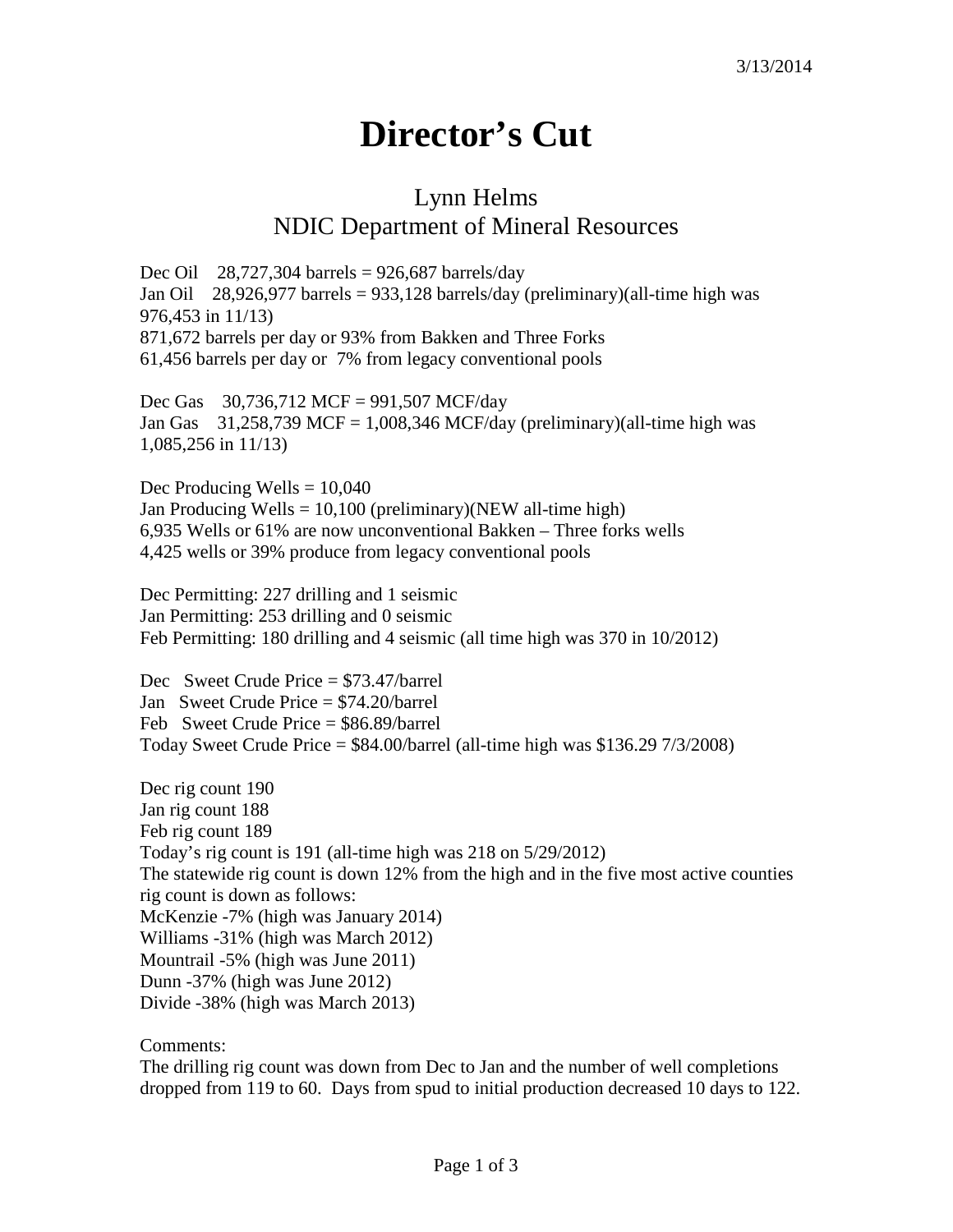Investor confidence appears to be growing. There are over 100 wells shut in for the Tioga gas plant conversion in an attempt to minimize flaring, but the biggest production impact story continues to be the weather. January temperatures were only 6 degrees below normal with only 3 days too cold for fracturing work, and there were no major snow events, but 12 days had sustained wind speeds too high for well completion work.

Over 95% of drilling still targets the Bakken and Three Forks formations.

At the end of Jan there were about 660 wells waiting on completion services, an increase of 25.

Crude oil take away capacity is expected remain adequate as long as rail deliveries to coastal refineries keep growing.

Rig count in the Williston basin is increasing slowly. Utilization rate for rigs capable of +20,000 feet remains above 90%, and for shallow well rigs (drill to 7,000 feet or less) about 60%.

Drilling permit activity was up in January, but has slowed as operators start late winter operations and plan for using existing multi-well pads during spring melt. The NDIC goal is to maintain a sufficient permit inventory to accommodate multi-well pads through the end of load restrictions.

The number of rigs actively drilling on federal surface in the Dakota Prairie Grasslands is down to 1.

Activity on the Fort Berthold Reservation is as follows 27 drilling rigs (10 on fee lands and 17 on trust lands) 289,041 barrels of oil per day  $(105,954$  from trust lands & 183,087 from fee lands) 1,139 active wells (728 on trust lands & 411 on fee lands) 150 wells waiting on completion 304 approved drilling permits (283 on trust lands & 21 on fee lands) 2,230 additional potential future wells (1,540 on trust lands & 690 on fee lands)

Seismic activity is up with 7 surveys active/recording, 1 remediating, 1 suspended, and 1 permitted. There are now 4 buried arrays in North Dakota for monitoring and optimizing hydraulic fracturing.

North Dakota leasing activity is very low, consisting mostly of renewals and top leases in the Bakken - Three Forks area.

US natural gas storage is now 39% below the five-year average indicating increasing prices in the foreseeable future. North Dakota shallow gas exploration may be economic at future gas prices.